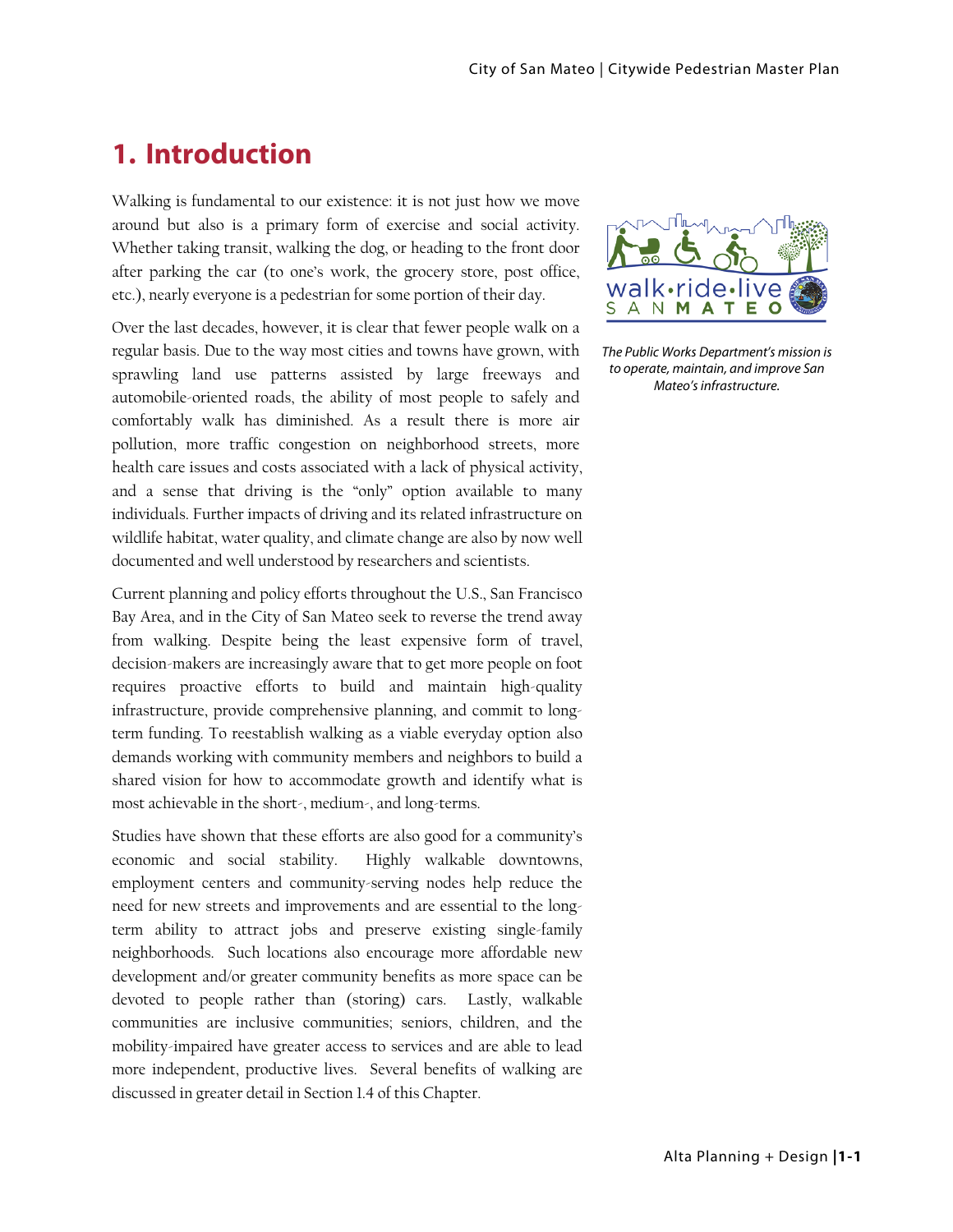

Downtown San Mateo

# **1.1. Purpose of the Plan**

The City of San Mateo recognizes the value of walking and has developed the Citywide Pedestrian Master Plan to establish itself as a more walkable, livable, and healthy city. The Citywide Pedestrian Master Plan is one of a spectrum of plans with varying scopes the City has developed to guide its land use and transportation development. The General Plan guides future development citywide and sets a foundation for master and specific plans to follow. Master Plans, such as this Citywide Pedestrian Master Plan, are focused on a particular planning initiative that influences a large area of the City. Specific Plans provide guidelines for the distribution and location of land use. Capital Improvement Plans identify capital projects for the City to construct within the next five years.

This Citywide Pedestrian Master Plan provides a broad vision, strategies, and actions for improving the pedestrian environment in San Mateo. This Plan's recommendations are built on and consistent with local and regional goals and policies for increasing the number of people who walk in San Mateo. These goals include specific recommendations for streets, sidewalks and multi-use paths and also include policies to make San Mateo more sustainable by reducing the City's carbon footprint.

While walking is the least expensive transportation mode, building and maintaining a high quality pedestrian infrastructure requires comprehensive planning and long term funding. The recommendations in this Plan will help the City reach goals adopted in the General Plan as well as the Sustainable Initiatives Plan by creating an environment and programs that support walking for transportation and recreation, encourage fewer trips by car, and support active lifestyles.

The City is expected to add over 17,000 new residents in the next two decades. While San Mateo is actively pursuing infill development that will accommodate this forecasted growth, infill development alone will not encourage walking. Approximately 29 percent of those surveyed for this Plan indicate they drive for trips under one mile. Trips within this range, made by car, are a prime target of this Plan. The survey also reveals there are obstacles in San Mateo that prevent walking from being more convenient.

This Citywide Pedestrian Master Plan will be a blueprint for the City to improve the pedestrian environment, secure funds dedicated to pedestrian safety and livable communities, and increase the number of walking trips.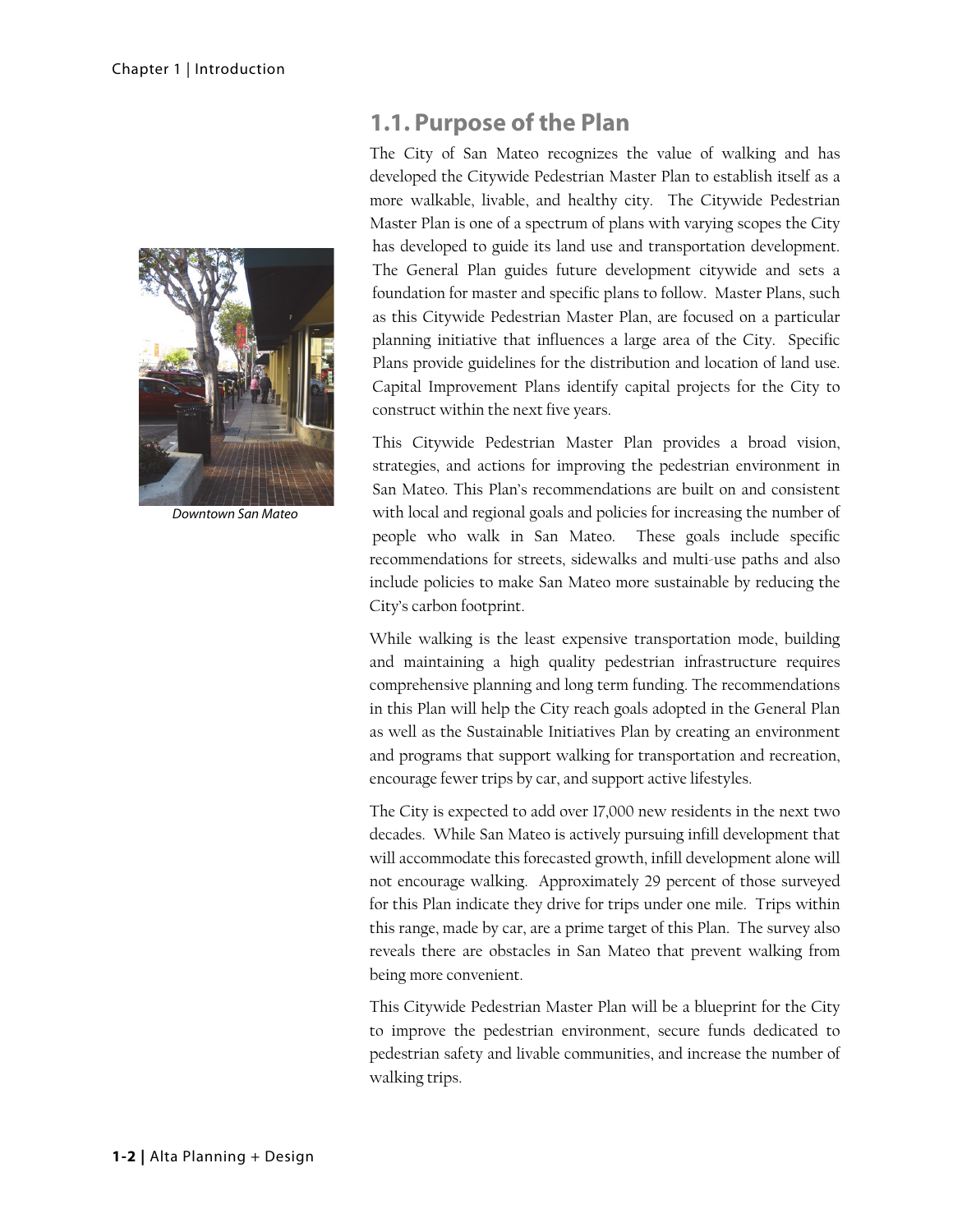# **1.2. Citywide Pedestrian Master Plan Process**

The City of San Mateo initiated the process to develop this plan in November 2010 through its Public Works Department. To fully engage the City and residents, the City hosted two public workshops, conducted a survey, and presented to numerous city commissions and committees to seek input and to inform the community of the project status and recommendations.

Public outreach included two public workshops and a community survey. The first public workshop was held in January 2011 to gather community input on existing walking conditions, challenges, and opportunities for improvement. The community survey was circulated at this time as well. The survey was distributed to community members in order to identify challenges for and barriers to walking. Over 475 responses were collected. The second community meeting will be held in September 2011. The purpose of the second workshop is to share the Draft Pedestrian Plan, including proposed improvements and programs for public review.

Presentations were also made to at the following city commissions and committees to inform the community of the project status and recommendations:

- City Council on October 4, 2011; April 16, 2012 (Adoption)
- Park and Recreation Commission on December 1, 2010
- Downtown San Mateo Association on January 6, 2011; October 6, 2011
- Planning Commission on January 11, 2011; September 13, 2011; October 11, 2011; March 13, 2012
- Public Works Commission on September 14' 2011; October 12, 2011; March 14, 2012
- Senior Center on March 4, 2011; September 16, 2011
- Senior Citizen Commission on November 16, 2010; November 15, 2011
- San Mateo United Homeowners Association on March 17, 2011; September 15, 2011
- Sierra Club on September 20, 2011

## **1.3. Citywide Pedestrian Master Plan Goals Summary**

The Citywide Pedestrian Master Plan process included development of goals, objectives, and policies that direct the way the public improvements are made, where resources are allocated, and how Citywide Pedestrian Master Plan

### **Initial Public Outreach**

Senior Citizen Commission November 16, 2010 Park and Rec Commission December 1, 2010 **Downtown SM Association** January 6, 2011 **Planning Commission** January 11, 2011

### **Public Workshop #1** Jan 27, 2011

Senior Center, SM United HOA March 4 & 17, 2011

### **Draft Plan Sept 2011**

### **Public Workshop #2** Sept 29, 2011

### **Public Review**

**Planning Commission** Public Works Commission **SM United HOA Senior Center** Sierra Club September 13-20, 2011 Ped MP Workshop #2 October 4, 2011 Downtown SM Assoc. October 6, 2011 **Planning Commission Public Works Commission** October 11 & 12, 2011

Senior Citizen Commission November 15, 2011

### **Public Review** of Final Plan

**City Council** November 21, 2011 **Planning Commission** March 13, 2012 **Public Works Commission** March 14, 2012 City Council (Adoption) April 16, 2012

Process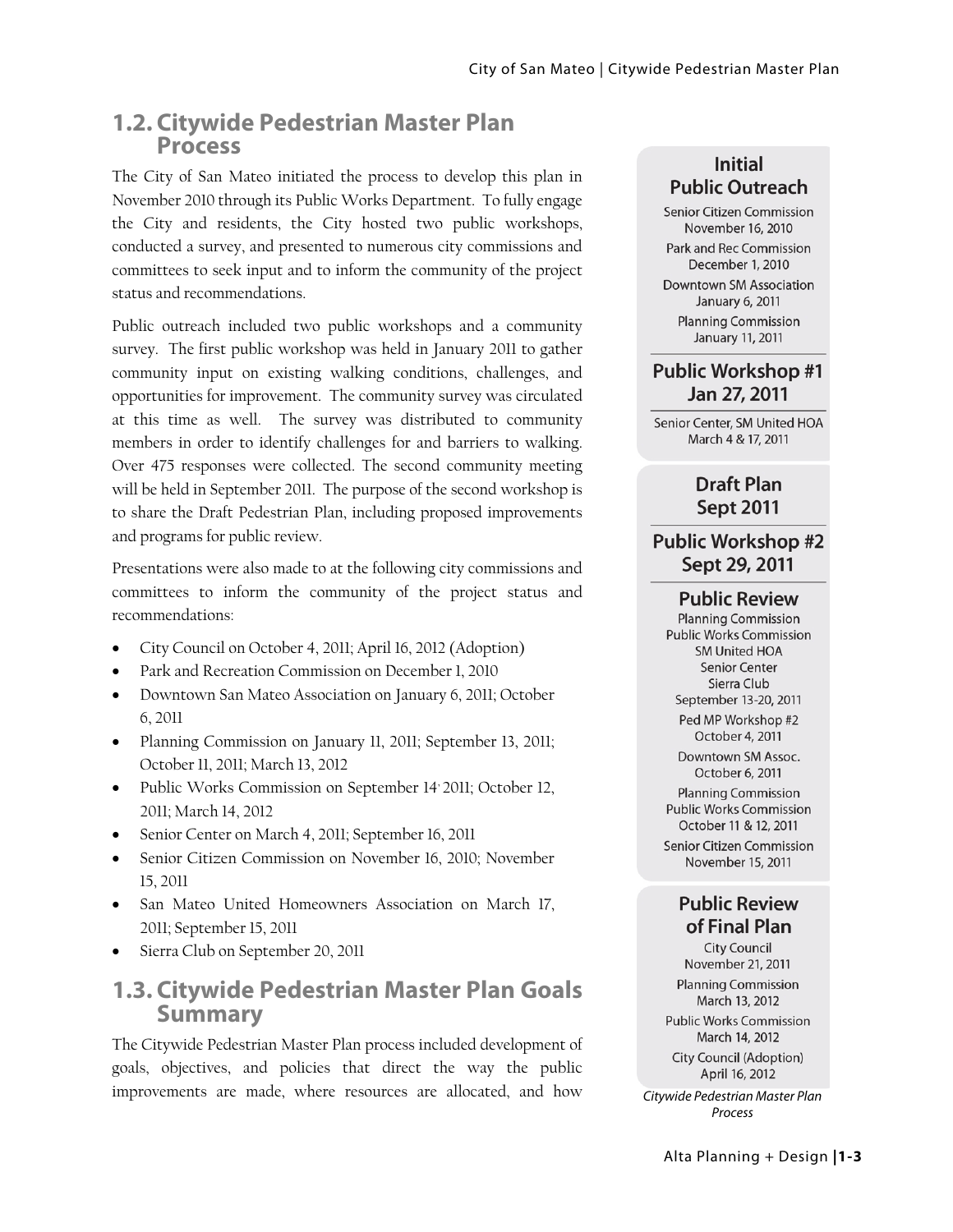programs are operated. This section presents a summary of the Plan's vision and goals.

#### **Goal 1: Mobility**

### **Increase and improve pedestrian access to employment centers, transit, community destinations and recreation across the City of San Mateo for all ages and abilities.**

The term mobility describes the state of being in motion. Pedestrian mobility, as used in this Plan, describes the ability for people to walk to their destinations. This Plan supports the Sustainable Initiatives Plan and seeks to increase the mode share of bicycle and pedestrian travel to 30% for trips one mile or less by 2020. This Plan also seeks to eliminate barriers to pedestrian travel, work with transit providers to provide accessible transit, and provide the framework to regularly evaluate pedestrian activity levels, facilities and programs.

#### **Goal 2: Safety**

**Improve pedestrian safety through the design and maintenance of sidewalks, streets, intersections, and other roadway improvements such as signage and lighting, and landscaping; as well as best practice programs to enhance and improve the overall pedestrian safety.** 

Safety is a concern for current and potential pedestrians and can be a determining factor in the decision whether or not to walk.

This Plan seeks to reduce the number of pedestrian related collisions, injuries and fatalities by 50 percent from 2010 levels by 2020. To reach this goal, the City will annually review pedestrian complaints and collisions and implement ongoing improvements at intersections and throughout the pedestrian network.

### **Goal 3: Infrastructure and Support Facilities**

### **Maintain and improve the quality, operation and integrity of the pedestrian network infrastructure that allows for convenient and direct connections throughout San Mateo.**

Community outreach conducted for this Plan identified a need for sidewalks free of obstructions, signal timing that allows for a longer crossing time in certain locations, enhanced pedestrian crossings on multi-lane streets, improved connections with Downtown, and a number of other infrastructure and facility needs.

This Plan supports the incorporation of pedestrian facilities and amenities into private and public projects and provides support for maintained walkways that are clean, safe and that encourage use.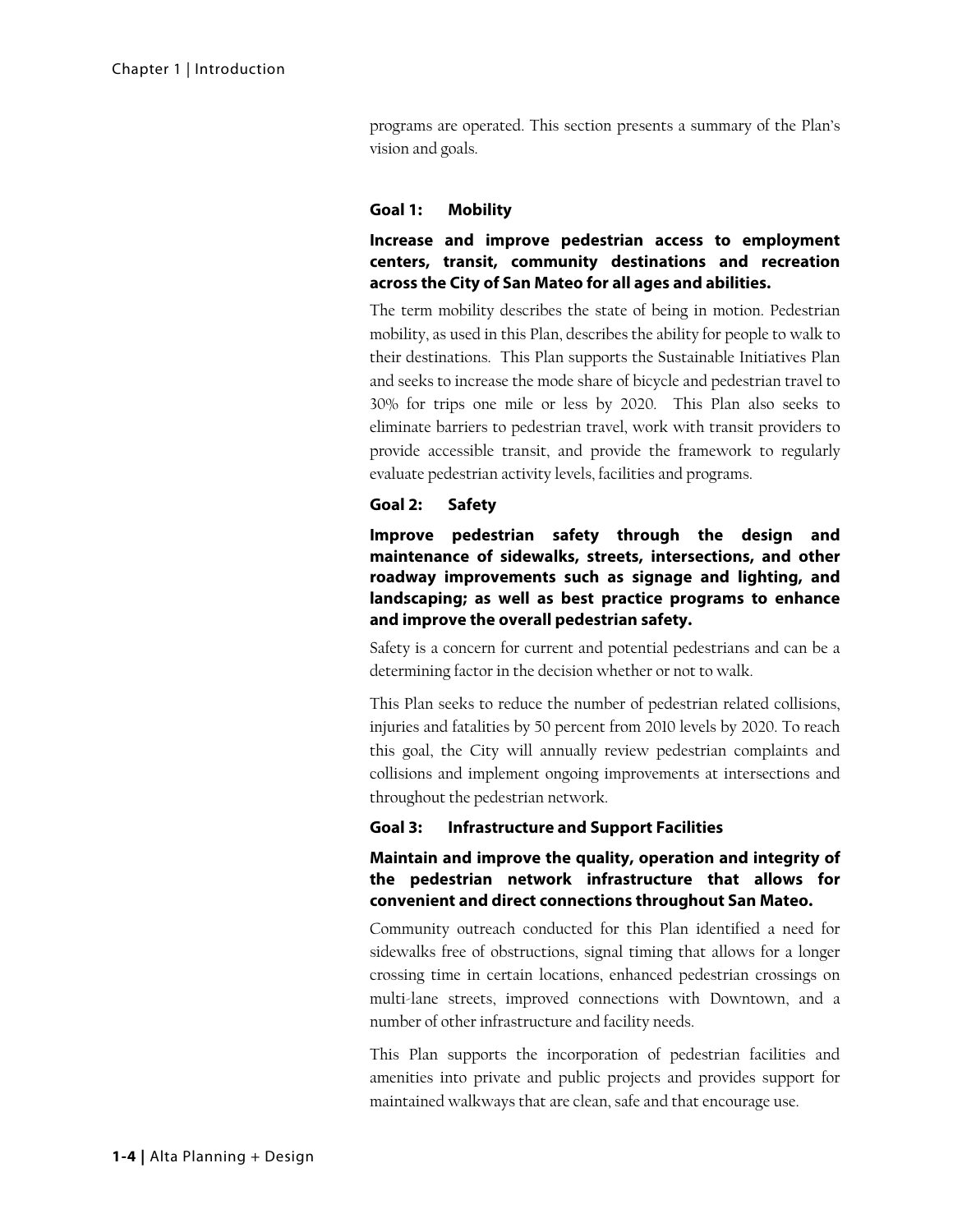#### **Goal 4: Programs**

**Increase awareness of the value of pedestrian travel for commute and non-commute trips through encouragement, education, enforcement and evaluation programs that support walking.** 

Encouragement, education, enforcement, and evaluation programs complement engineering improvements. Improvements to and continued support of existing education, enforcement and evaluation programs is critical to increasing the number of pedestrian trips and safety.

This Plan seeks to establish and enhance pedestrian related programs that will enable and encourage more walking trips.

### **Goal 5: Equity**

### **Improve pedestrian accessibility for all residents through equity in public engagement, service delivery and capital investments.**

Walking is the most broadly accessible form of transportation and recreation. Accessibility and economics are inherently tied to equitable transportation solutions, which includes pedestrian travel. The City has a commitment to address issues of race and social justice in the design and implementation of pedestrian projects.

Through implementation of this Plan, the City will assist neighborhoods that desire to improve pedestrian access to, from, and within their neighborhood.

#### **Goal 6: Implementation**

### **Implement the Pedestrian Plan over the next 20 years.**

The City is committed to improving the pedestrian network.

The City will seek local, state, and federal funding to implement the projects identified in the Plan. The City intends to incorporate pedestrian projects into the City's Capital Improvement Program (CIP) that will create a walkable environment in San Mateo and support the City's Sustainable Initiatives Plan. The Plan also calls for development of requirements and incentives for private property owners to incorporate pedestrian features into new projects.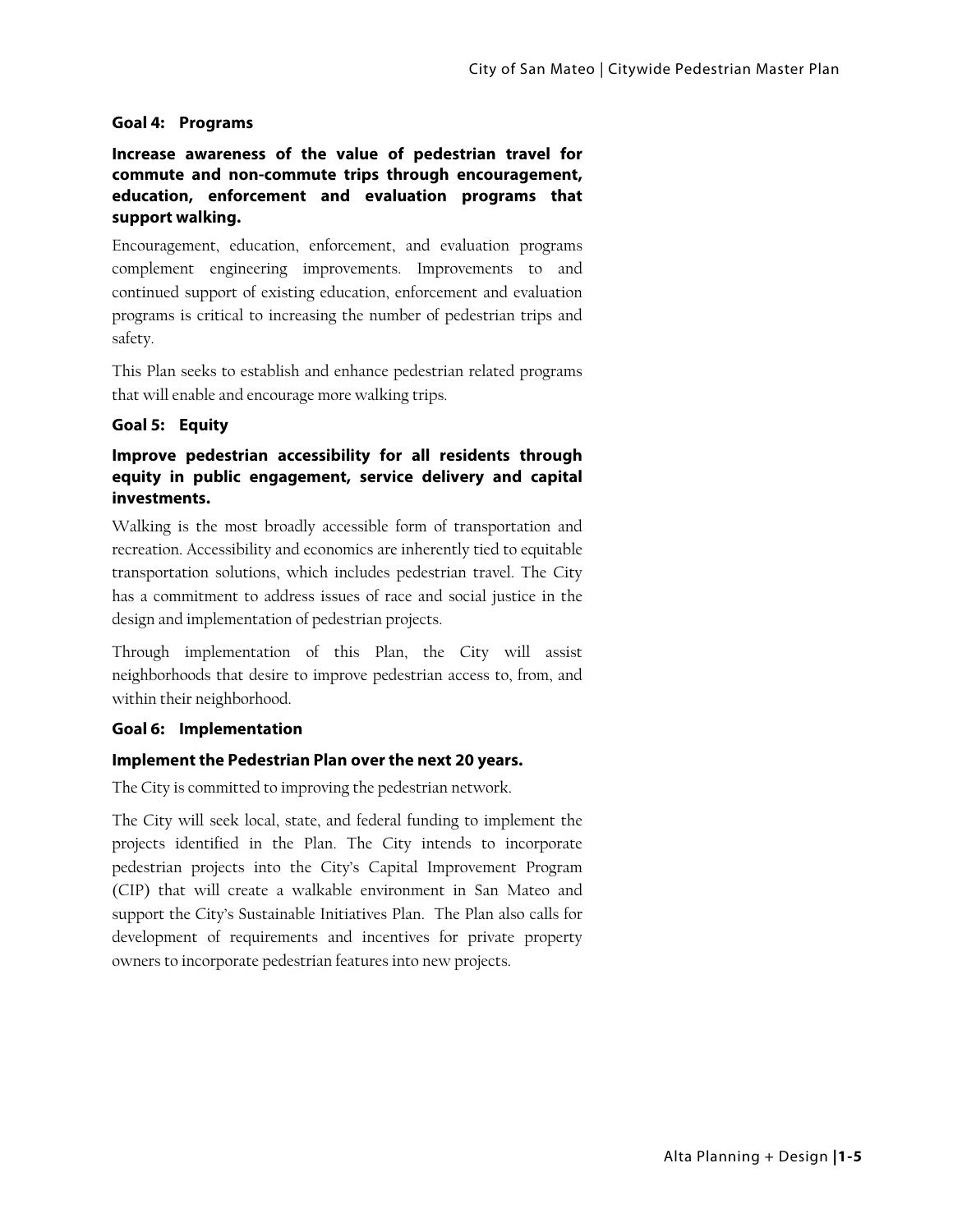# **1.4. Benefits of Walking**

The benefits of walking are numerous and include traffic and air quality benefits, increased quality of life, improved public health, and economic benefits.

### **1.4.1. Why Walking is Important**

Walking is important to San Mateo due to its potential for addressing several interrelated challenges including traffic, air quality, creating a sense of community, and public health. Non-motorized transportation infrastructure can also provide economic benefits to the community. By planning a city that is more walkable, San Mateo can affect all of these elements and can collectively influence existing and future quality of life.

### **1.4.2. Traffic and Air Quality**

Each time residents in the San Mateo choose to walk, vehicles are removed from the road. As San Mateo becomes more inviting to pedestrians, increasing numbers of work, school, shopping, and recreational trips can be made on foot. Cumulatively, this pattern may reduce traffic in some areas and improve air quality. Measuring environmental improvements by reduction in greenhouse gases allow easy measurement and tracking of real benefits. The measurement of potential environmental benefits of San Mateo's pedestrian network is outlined **Table 1-2**.

### **1.4.3. Quality of Life Benefits**

Fostering conditions where walking is accepted and encouraged increases a community's livability. In areas where people walk, there are more opportunities for chance meetings than where people generally travel by vehicle. While walking, people have greater opportunities to talk and interact on a more human level. Pedestrian activity provides more "eyes on the street" or people looking out for one another. All of these quality of life benefits can enhance San Mateo's sense of place and livability.

### **1.4.4. Public Health**

Walking can improve public health through an increase in physical activity. In recent years, public health professionals and urban planners have become increasingly aware that the impacts of vehicles on public health extend far beyond asthma and other respiratory conditions caused by air pollution. Dependency on vehicles has also decreased the amount of peoples' physical activity.

Brisk walking (≥3.5 mph) has been shown to reduce body fat, lower blood pressure, increase highdensity lipoprotein, and even reduce risks of bone fracture.

Dunton, G., et al. 2006. Perceived Barriers to Walking for Physical Activity, Preventing Chronic Disease.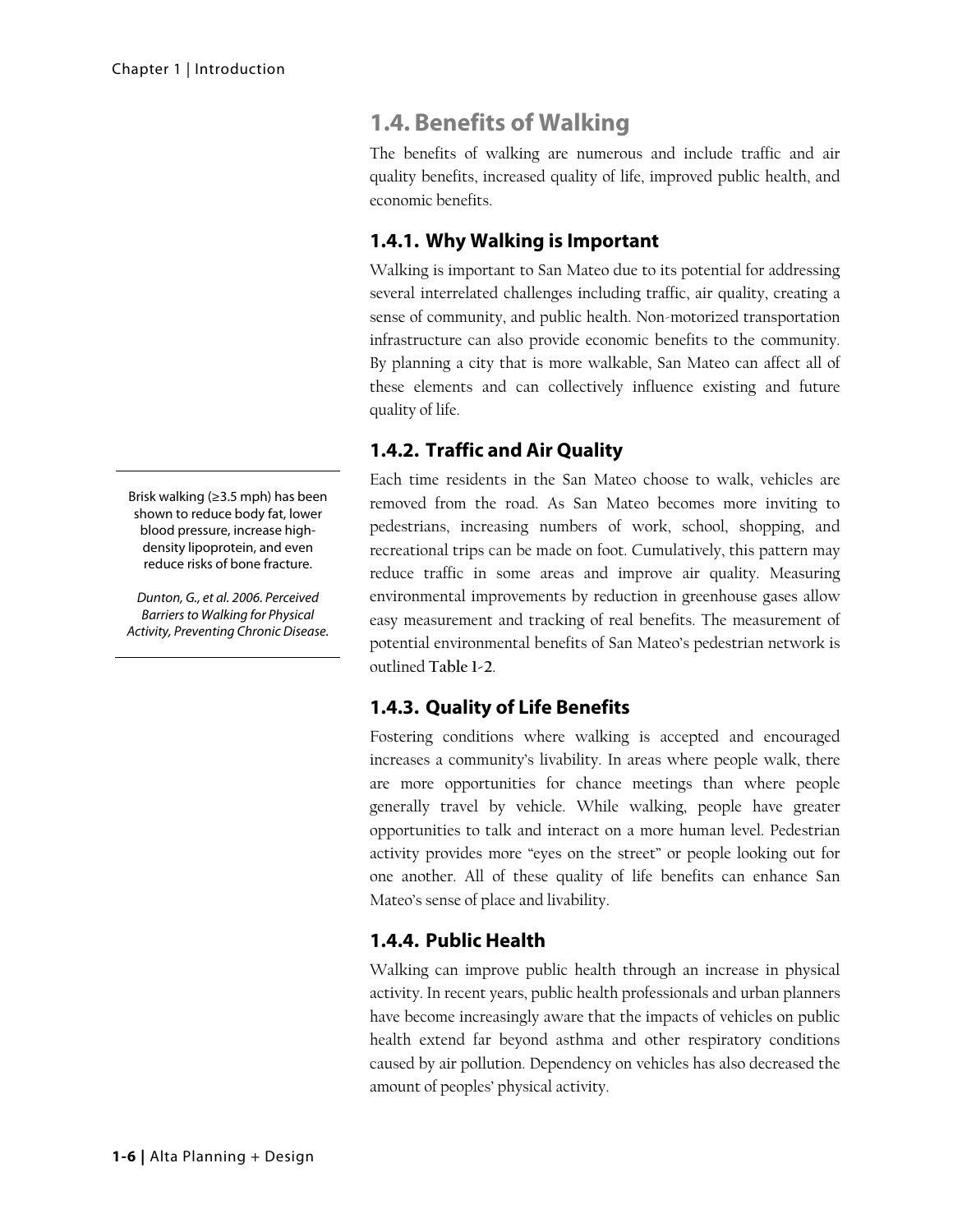Public health professionals now partner with transportation planners in identifying the low levels of physical activity resulting from communities designed primarily for vehicles. Although diet and genetic predisposition contribute to these conditions, physical inactivity is now widely understood to play a significant role in chronic diseases in the US, including coronary obesity, heart disease, stroke and diabetes.<sup>1</sup> Improving non-motorized transportation facilities may help alleviate these disorders. As **Figure 1-1** shows, there is a direct link between inactivity and obesity. In comparison to listed European countries and Canada, the US has a higher rate of obesity and a lower percent of walking, bicycling, and public transportation use.

In response to these trends, the public health profession advocates for walkable neighborhoods as an effective way to encourage active lifestyles. As San Mateo and its neighborhoods become more walkable, the population will have more opportunities to exercise and potentially decrease related chronic disease.



Figure 1-1: Transportation and Obesity Rates<sup>1</sup>

1

 $^1$  McKenna, M.T., Taylor, W.R., Marks, J.S., & Koplan, J.P., "Current issues and challenges in chronic disease and control" in Chronic Disease Epidemiology and Control, 2nd edition, American Public Health Assn. , 1988.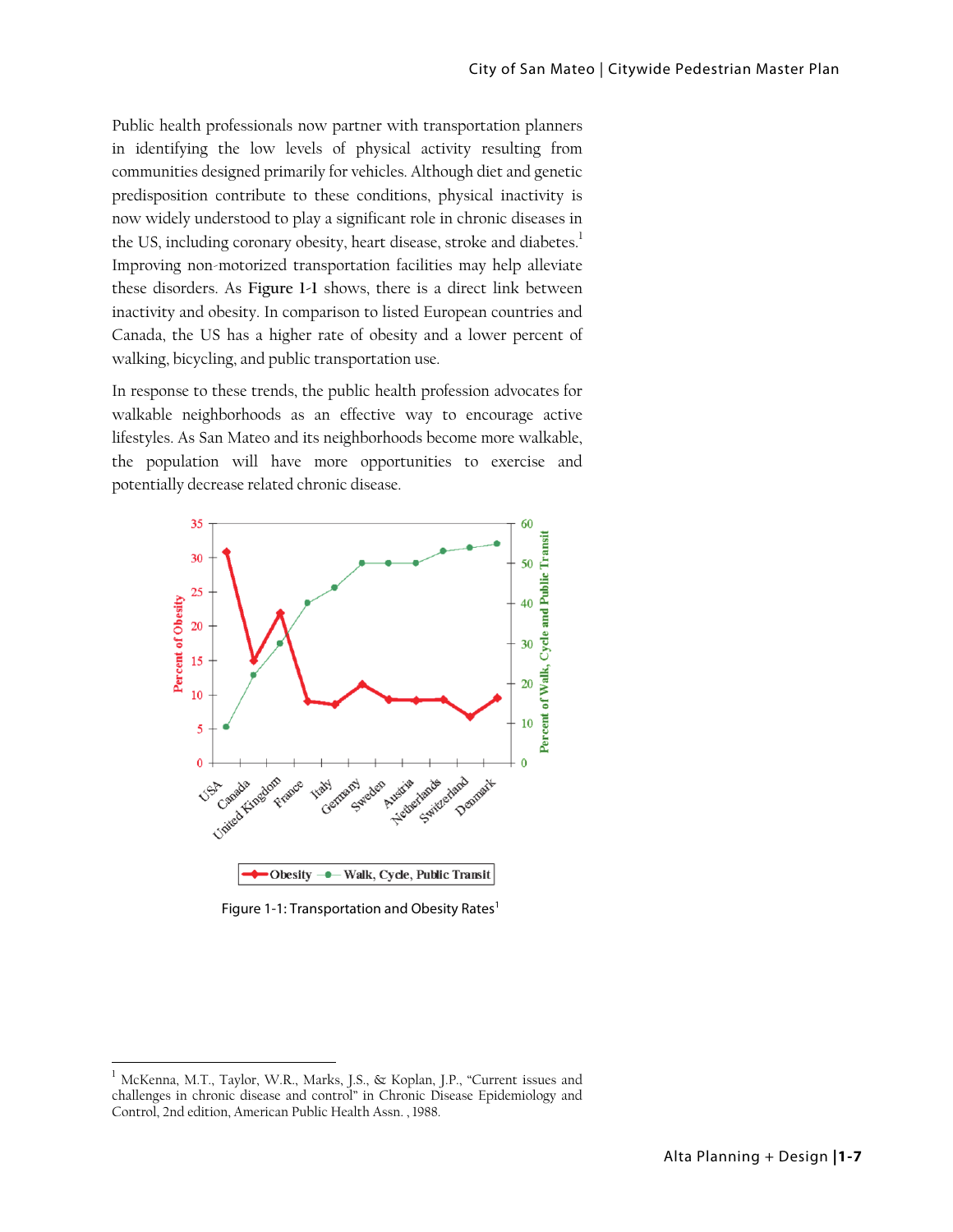

Figure 1-2: Annual Obesity in California by Body Mass Index

Physical inactivity can lead to the growing trend of obesity. As **Figure 1-2** shows, in California obesity or body mass index (weight in kilograms divided by height in meters squared, abbreviated to BMI) has been rising for the last twelve years. Obesity can lead to chronic diseases such as heart disease and diabetes. By providing a pedestrianfriendly environment, more people may stay fit by walking and help reverse these health trends.

In addition to individual health benefits, physical activity provides fiscal rewards to the entire community by reducing health care costs and lost days of work. A report prepared for the Centers for Disease Control and Prevention found that the annual per capita cost of building and maintaining trails was \$209.28 per person, whereas the per capita annual direct medical benefit of using the trail was \$564.41 per person. This indicates that every \$1 spent on building nonmotorized transportation facilities returns \$2.94 in medical benefits.<sup>2</sup>

### **1.4.5. Economic Benefits**

 $\overline{a}$ 

With the fluctuating expense of gasoline, walking can be a more economically efficient mode of transportation than driving a vehicle for residents in the area. According to 2004 data from AAA estimates and US Census surveys, ownership of one motor vehicle accounts for more than 18 percent of a typical household's income.<sup>3</sup> By encouraging walking, residents will save money on gas, car maintenance, and repairs. Residents may likely spend monies saved through walking

A 1999 study by the Urban Land Institute of four new pedestrianfriendly communities determined that homebuyers were willing to pay a \$20,000 premium for homes in walkable communities.

Eppli, M. & Tu, C. 1999. "Valuing the New Urbanism. The Impact of the New Urbanism on Prices of Single Family Homes." Urban Land Institute.

<sup>2</sup> Wang, Macera, Scudder-Soucie, Schmid, Pratt, and Buchner. 2005. A Cost-Benefit Analysis of Physical Activity Using Bike/Pedestrian Trails. Health Promotion Practice 6(2) 174-179.

<sup>3</sup> www.walkinginfo.org/why/benefits\_economic.cfm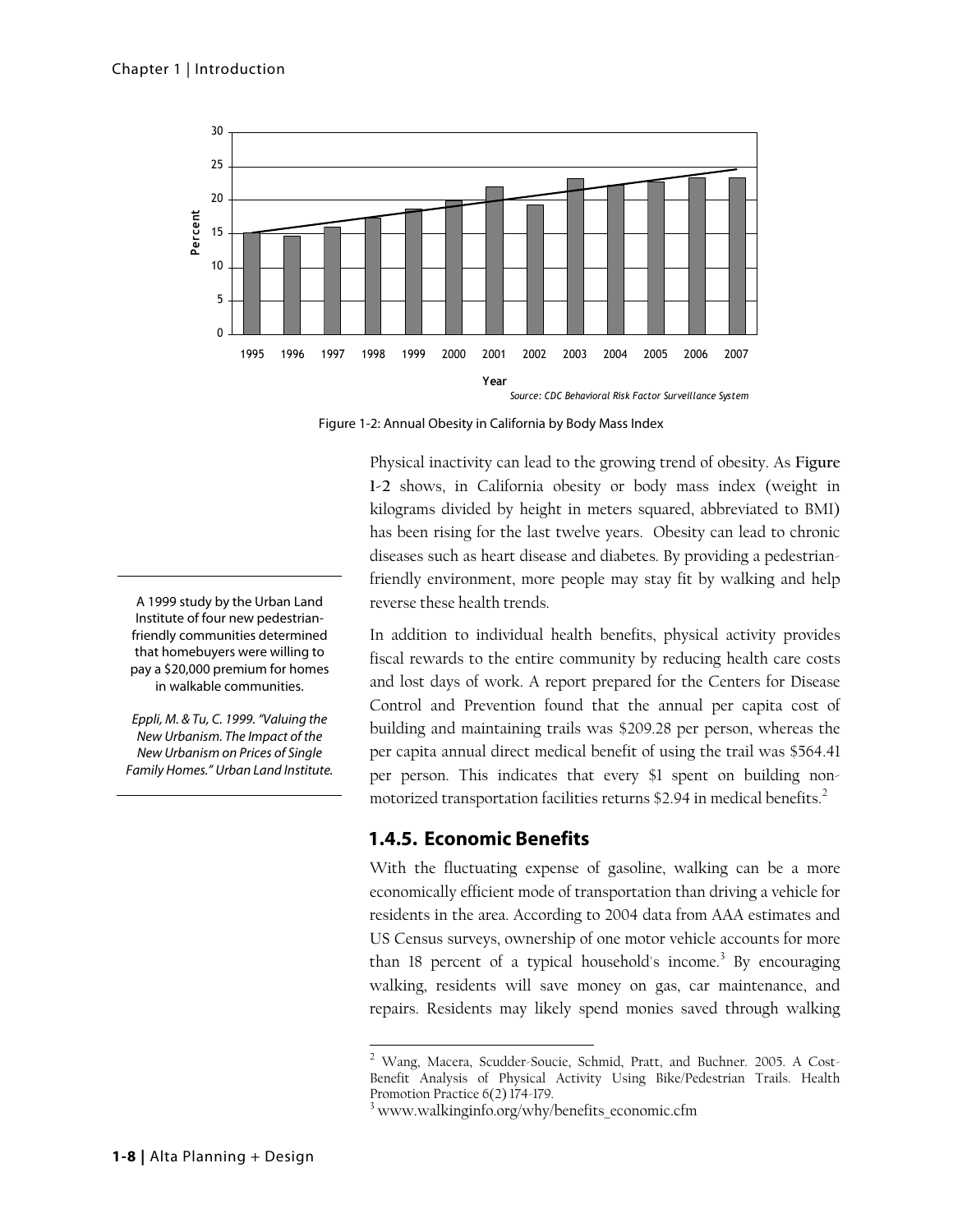elsewhere in the local economy. For example, one study found that households in automobile-dependent communities devote 50 percent more to transportation (more than \$8,500 annually) than households in communities with more accessible land use and more multi-modal transportation systems (less than \$5,500 annually). $^4$ 

There are many precedents showing economic benefits to improving the environment for walking in residential and commercial districts. A shopping center or office complex may become more economically competitive if walking conditions improve. As an example, a \$4.5 million investment in streetscape and pedestrian improvements on School Street in Lodi, California, as well as economic development incentives, are credited with attracting 60 new businesses, decreasing the vacancy rate from 18 percent to 6 percent and increasing downtown sales tax revenue by 30 percent.<sup>5</sup> Retail areas often subsidize vehicle parking on the assumption that customers need to drive to make large purchases. However, retail districts worldwide, such as the SoHo neighborhood in Manhattan, have realized commercial gains by increasing pedestrian space and reducing space dedicated to vehicles.<sup>6</sup> One study of consumer expenditures in British towns found higher weekly expenditures by consumers who travel by walking than those who drive or ride transit to downtown shopping districts (see Table 1-1).<sup>7</sup>

| Table 1-1: Consumer Expenditure by Mode |  |  |
|-----------------------------------------|--|--|
|-----------------------------------------|--|--|

| <b>Mode</b>                           | <b>Weekly</b><br><b>Expenditures</b> |  |
|---------------------------------------|--------------------------------------|--|
| Bus                                   | £63                                  |  |
| Car                                   | £64                                  |  |
| On foot                               | £91                                  |  |
| Train/tube                            | £46                                  |  |
| Other (taxi, cycle)                   | £56                                  |  |
| Source: Accent Marketing and Research |                                      |  |

Additionally, building local pride and regional recognition for San Mateo's non-motorized infrastructure can attract tourism, conferences and other special events that will in turn enhance San Mateo's

 $\overline{a}$ 

A \$4.5 million investment in streetscape and pedestrian improvements on School Street in Lodi, California, as well as economic development incentives, are credited with attracting 60 new businesses, decreasing the vacancy rate from 18 percent to 6 percent and increasing downtown sales tax revenue by 30 percent.<sup>1</sup>

<sup>&</sup>lt;sup>4</sup> Victoria Transport Policy Institute. Economic Value of Walkability. February 1, 2011. www.vtpi.org/walkability.pdf

<sup>&</sup>lt;sup>5</sup> Local Government Commission for the California Department of Health Services. The Economic Benefits of Walkable Communities. 6

 $6$  www.transalt.org/files/newsroom/reports/soho\_curbing\_cars.pdf

http://www.vtpi.org/walkability.pdf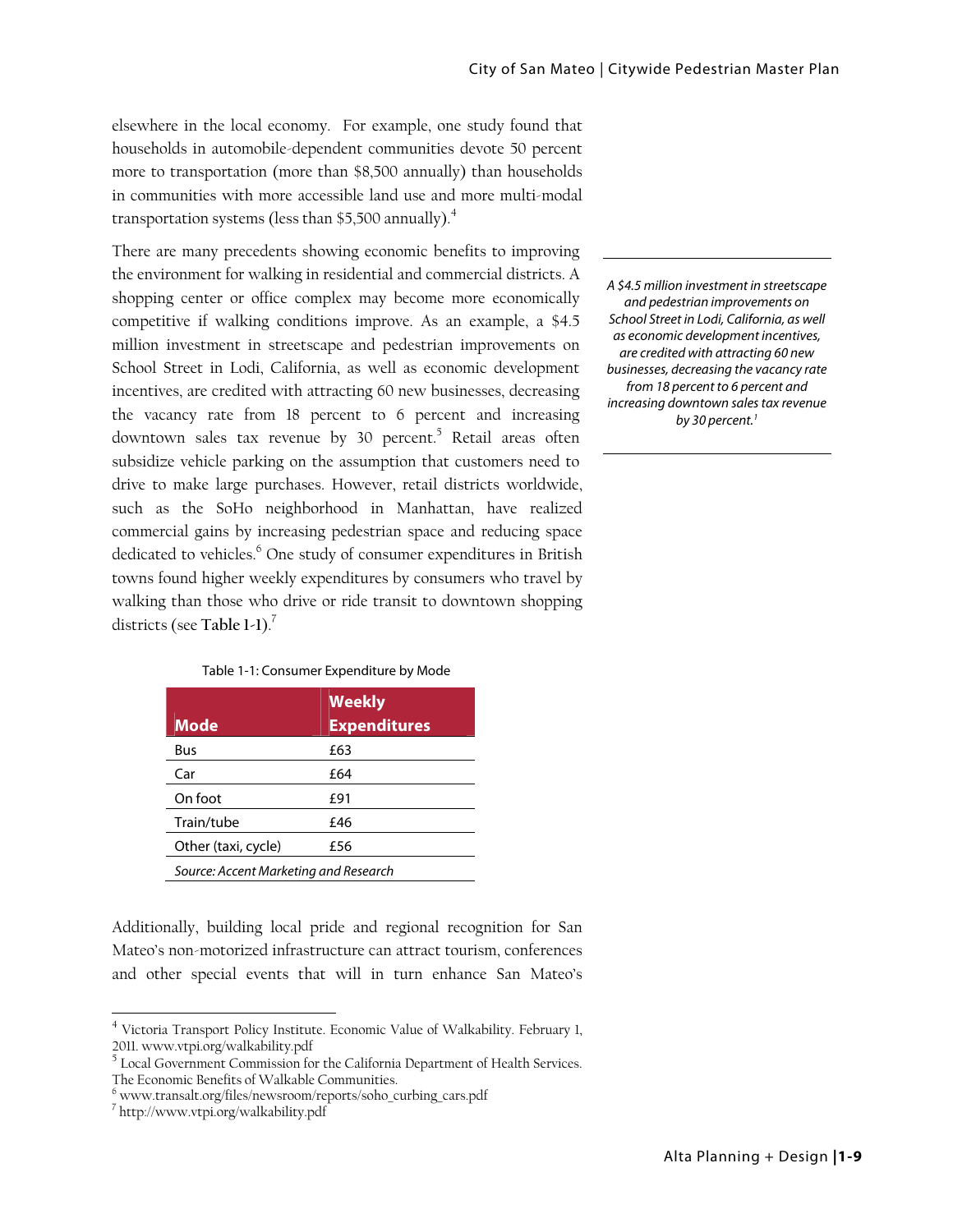economy. For example, tourists coming to Vermont to walk and bicycle in the scenic and compact, pedestrian-friendly town centers have generated an economic benefit. In 1992, an estimated 32,500 visiting cyclists spent \$13.1 million in Vermont.<sup>8</sup>

### **1.4.6. Future Usage and Benefits**

Alta has developed a walking model that estimates usage and benefits. This is the first model of its type to be based on empirical data. **Table 1-2** quantifies the estimated reduction in vehicle miles traveled and estimated reduction in air pollutants in San Mateo following implementation of pedestrian improvements presented in this Plan.

 8 Local Government Commission Center for Livable Communities. The Economic Benefits of Walkable Communities.

http://www.lgc.org/freepub/docs/community\_design/focus/walk\_to\_money.pdf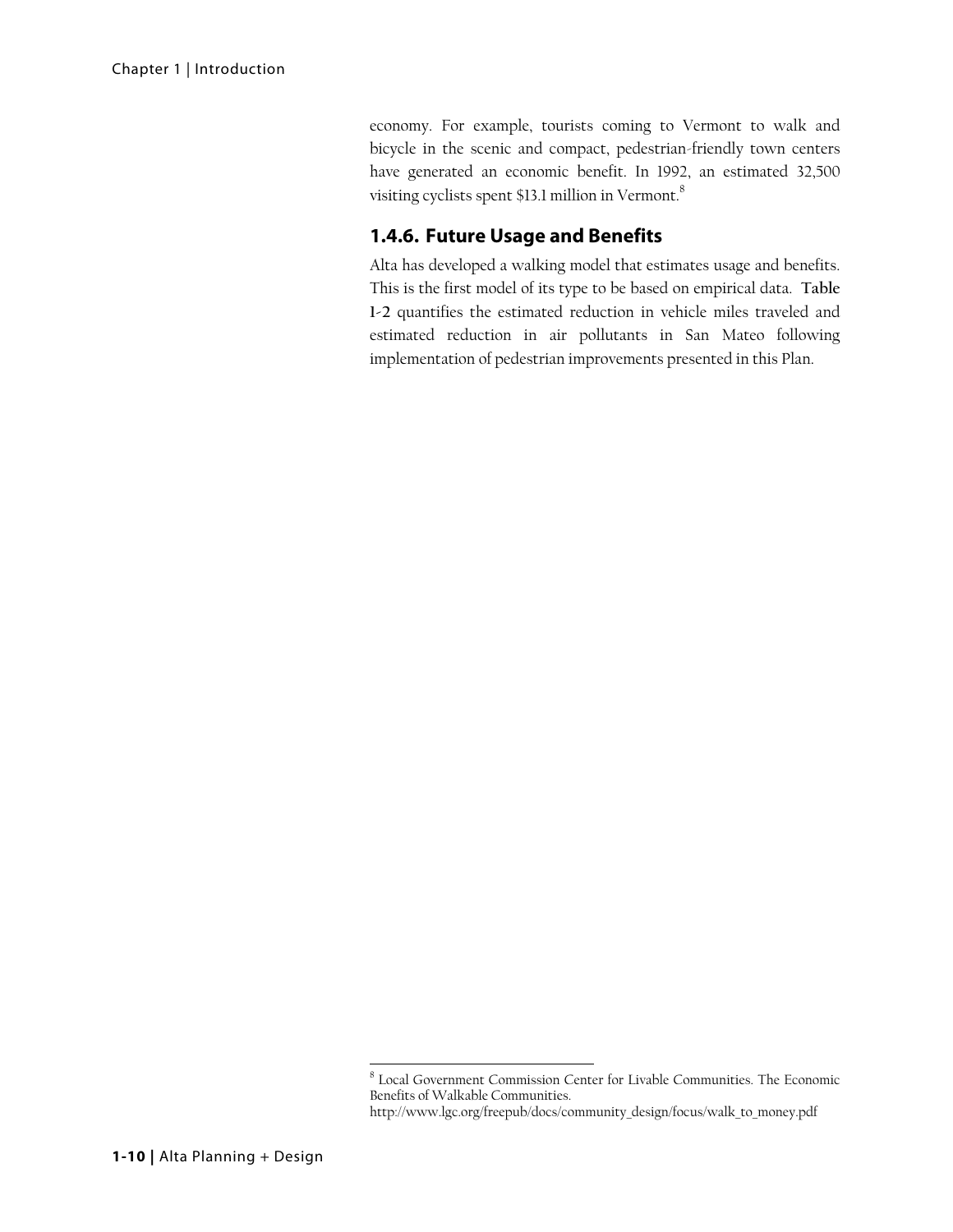| <b>Data</b>                                        |           | <b>Source and Assumptions</b>                                                                                            |  |
|----------------------------------------------------|-----------|--------------------------------------------------------------------------------------------------------------------------|--|
| <b>Future Commuting Statistics</b>                 |           |                                                                                                                          |  |
| Future study area population                       | 119,800   | 2030 General Plan (based on ABAG 2007 projections)                                                                       |  |
| Future employed population                         | 48,512    | Based on 2030 General Plan number of employed residents (Assumes<br>4.7% (2010 data) of employed residents work at home) |  |
| Future walk-to-work mode share                     | 4.8%      | Based on increase from previous mode split due to improvements in the<br>pedestrian network                              |  |
| Future number of walk-to-work<br>commuters         | 2,323     | (employed persons) * (walking mode share)                                                                                |  |
| Future work-at-home mode share                     | 4.8%      | Same as 2006-2008 ACS mode split                                                                                         |  |
| Future number of work-at-home walk<br>commuters    | 1,161     | Assumes 50% of population working at home makes at least one daily<br>walking trip.                                      |  |
| Future transit-to-work mode share                  | 1.0%      | Based on increase from previous mode split due to improvements in the<br>pedestrian network                              |  |
| Future transit pedestrian commuters                | 412       | Assumes 85% of transit riders access transit by foot.                                                                    |  |
| Future school children, ages 6-14 (grades<br>$K-8$ | 19,553    | Same as 2006-2008 ACS mode split                                                                                         |  |
| Future school children walking mode<br>share       | 29.0%     | Portland Safer Routes to School Survey, 2007                                                                             |  |
| Future school children walk commuters              | 5,670     | (school children pop.)* (walking mode share)                                                                             |  |
| Future number of college students in<br>study area | 7,098     | Same as 2006-2008 ACS population proportion                                                                              |  |
| Future estimated college walking mode<br>share     | 60.0%     | National Bicycling & Walking Study, FHWA, Case Study No. 1, 1995.                                                        |  |
| Future college walking commuters                   | 4,259     | (college student pop.) * (walking mode share)                                                                            |  |
| Future total number of walk commuters              | 13,826    | (walk-to-work trips) + (school trips) + (college trips) + (utilitarian trips)                                            |  |
| Future total daily walking trips                   | 27,652    | Total walk commuters x 2 (for round trips)                                                                               |  |
| Other utilitarian and discretionary trips          |           |                                                                                                                          |  |
| Ratio of "other" trips to commute trips            | 2.73      | National Household Transportation Survey, 2001                                                                           |  |
| Estimated non-commute trips                        | 75,490    |                                                                                                                          |  |
| 2030 Estimated Daily Pedestrian Trips:             | 103,142   |                                                                                                                          |  |
| <b>Existing Vehicle Trips and Miles Reduction</b>  |           |                                                                                                                          |  |
| Reduced Vehicle Trips per Weekday                  | 8,959     | Assumes 73% of walking trips replace vehicle trips for adults/college<br>students and 53% for school children            |  |
| Reduced Vehicle Trips per Year                     | 2,338,274 | Reduced number of weekday vehicle trips multiplied by 261 (weekdays<br>in a year)                                        |  |
| Reduced Vehicle Miles per Weekday                  | 10,433    | Assumes average round trip travel length of 1.2 miles for adults/college<br>students and 0.5 mile for schoolchildren     |  |
| Reduced Vehicle Miles per Year                     | 2,723,016 | Reduced number of weekday vehicle miles multiplied by 261 (weekdays<br>in a year)                                        |  |
| <b>Existing Air Quality Benefits</b>               |           |                                                                                                                          |  |
| Reduced PM10 (tons/weekday)                        | 192       | Daily mileage reduction multiplied by 0.0184 tons per reduced mile                                                       |  |
| Reduced NOX (tons/weekday)                         | 5,204     | Daily mileage reduction multiplied by 0.4988 tons per reduced mile                                                       |  |
| Reduced ROG (tons/weekday)                         | 757       | Daily mileage reduction multiplied by 0.0726 tons per reduced mile                                                       |  |
| Reduced CO2 (lb/weekday)                           | 2,141,907 | Daily mileage reduction multiplied by 0.916 lb per reduced mile                                                          |  |
| Reduced PM10 (tons/year)                           | 50,103    | Yearly mileage reduction multiplied by 0.0184 tons per reduced mile                                                      |  |
| Reduced NOX (tons/year)                            | 1,358,240 | Yearly mileage reduction multiplied by 0.4988 tons per reduced mile                                                      |  |
| Reduced ROG (tons/year)                            | 197,691   | Yearly mileage reduction multiplied by 0.0726 tons per reduced mile                                                      |  |
| Reduced CO2 (lb/year)                              | 2,494,339 | Daily mileage reduction multiplied by 0.916 lb per reduced mile                                                          |  |

### Table 1-2: San Mateo Future (Year 2030) Pedestrian Activity and Benefits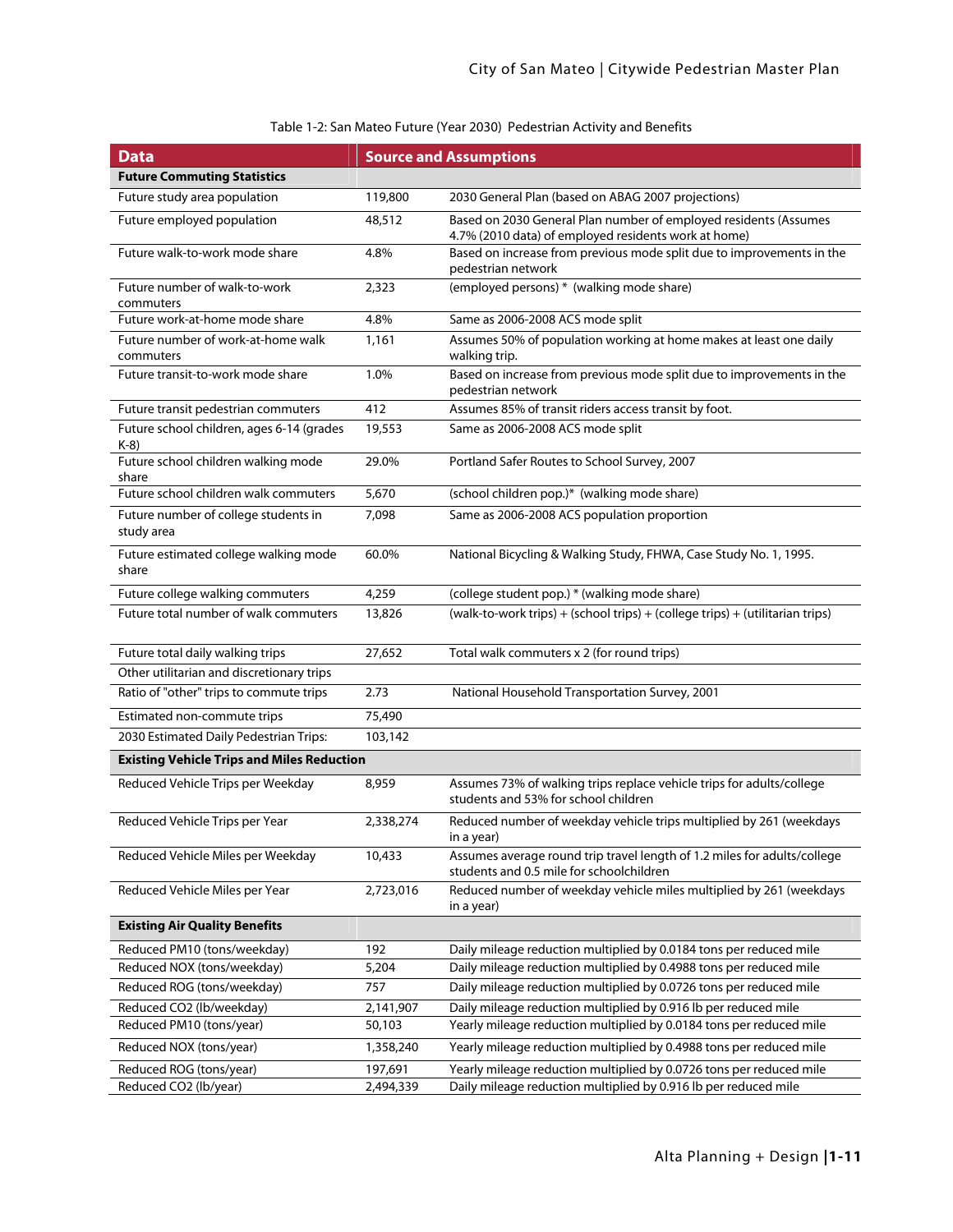# **1.5. Overview of the Plan**

The San Mateo Citywide Pedestrian Master Plan contains the following chapters:

### **Chapter 1 – Introduction**

Sets the context for the Plan including purpose and structure.

#### **Chapter 2 –Vision, Goals, Objectives and Policies**

Summarizes the vision, goals, objectives and policies guiding the implementation of the Plan.

### **Chapter 3 – Existing Conditions**

Presents existing pedestrian conditions, including setting, land use, and pedestrian facilities and programs in order to identify where new facilities are needed and what programs will better support pedestrian activity in San Mateo.

### **Chapter 4 – Needs Analysis**

This chapter reviews the relationship between pedestrian attractors and generators commute patterns, and collisions, and estimates potential pedestrian activity within the City. This chapter also includes a review of community outreach and input.

### **Chapter 5 – Pedestrian Network Improvements**

Presents recommended improvements, including engineering and policy improvements, and projects and studies.

#### **Chapter 6 – Programmatic Improvements**

Describes proposed pedestrian encouragement, education, enforcement and evaluation programs.

#### **Chapter 7 – Implementation**

Outlines a strategy, including cost estimates for projects presented in this Plan.

### **Chapter 8 – Funding**

Provides potential funding sources for implementing the Plan's projects and programs.

### **Appendix A – Pedestrian Design Guidelines**

Provides guidelines for the design of pedestrian enhancements that incorporate street design best practice guidance and enhance the safety, convenience, and mobility for pedestrians. Potential treatments include different design options for pedestrian crossings, pedestrian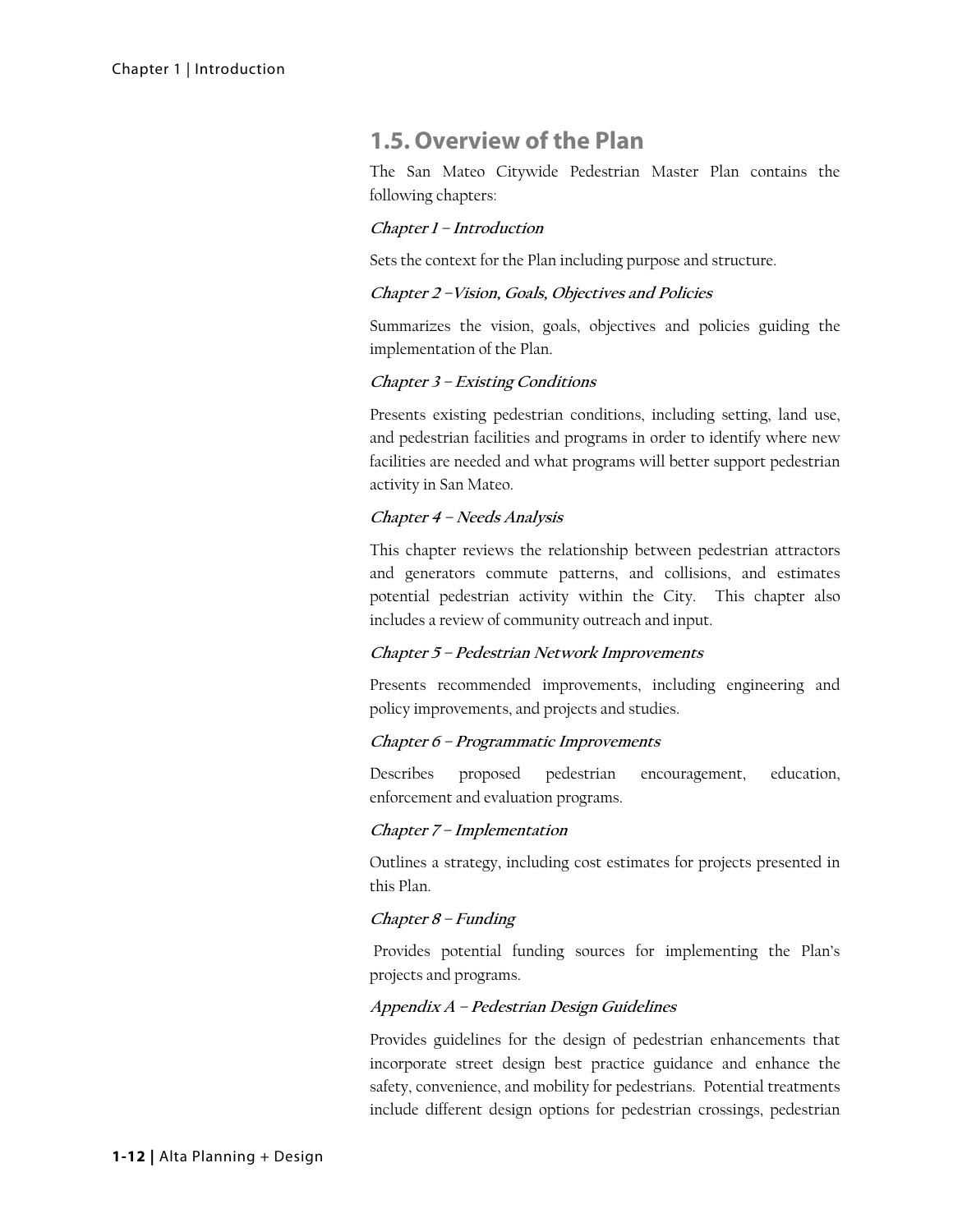amenities, and community vitality, as well as requirements for compliance with Americans with Disabilities Act (ADA).

### **Appendix B – Survey**

Presents the Citywide Pedestrian Master Plan survey used to collect information from San Mateo residents. Respondents were asked to identify their existing travel behavior, what they see as obstacles and/or barriers to pedestrian travel, their preferred pedestrian facilities or amenities, and their most and least favorite places to walk and walking routes.

### **Appendix C – Planning and Policy Review**

Reviews planning and policy documents relevant to the Citywide Pedestrian Master Plan. The review is organized by City, County, Regional, State, and Federal documents and policies. The review focuses on those sections and specific policies from each document that are most relevant to the Citywide Pedestrian Master Plan.

### **Appendix D – Walking Audit Memo**

Summarizes the discussions that occurred during each of three daylong walking audits and includes the site-specific recommendations for pedestrian improvements at the locations visited. A walking audit is a walking workshop that examines a focused cluster of intersections in a neighborhood or along a corridor.

### **Appendix E – PEDIndex Methodology**

Summarizes the indicators used to estimate walking activity.

### **Appendix F – High Visibility Crosswalk and Pedestrian Scale Lighting Corridors**

Presents the recommended locations for high visibility crosswalks and pedestrian scale lighting locations in San Mateo.

### **Appendix G – Summary of Recommendations**

Summarizes the recommendations contained in the plan for quick and easy reference.